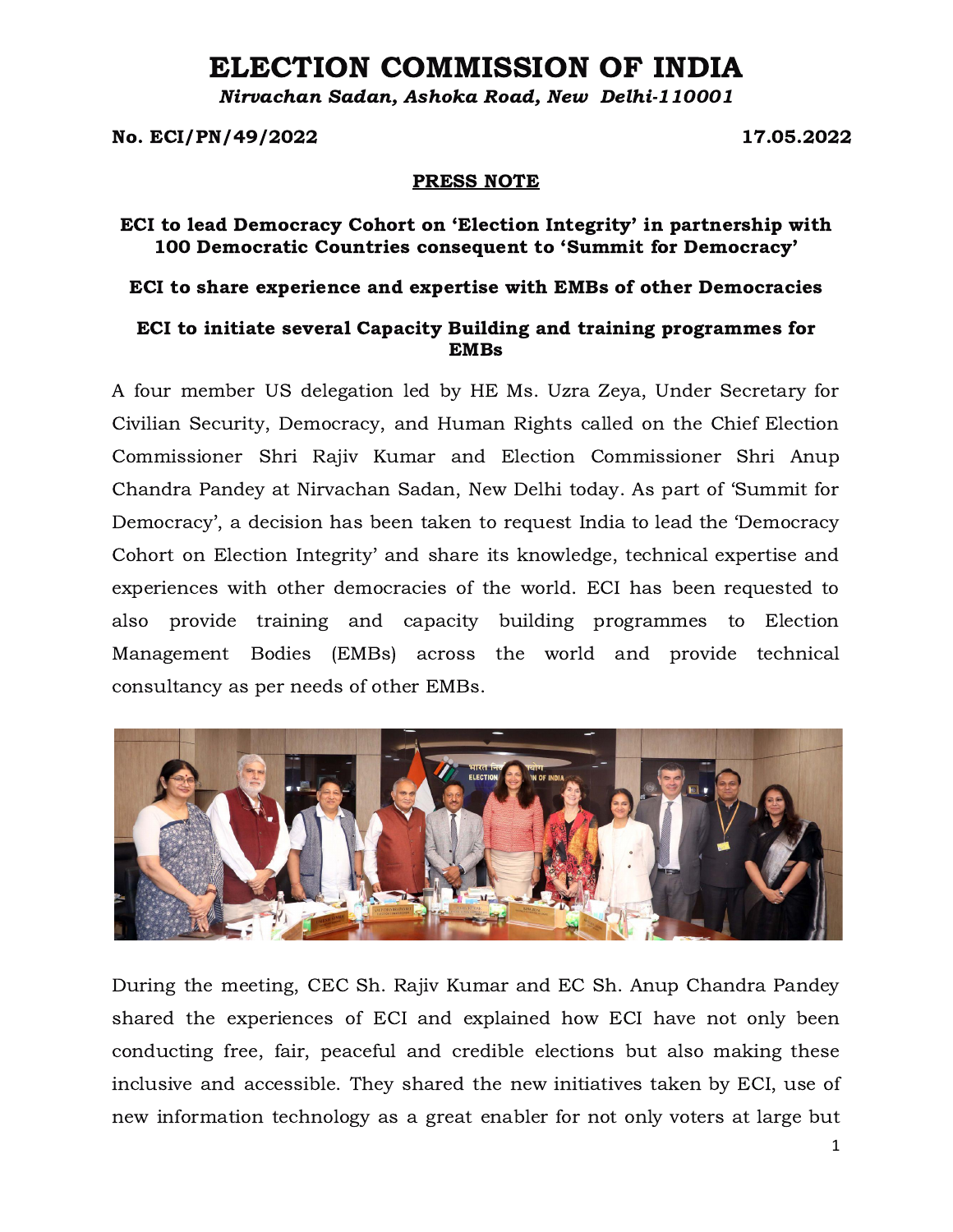also for all stakeholders like political parties, candidates and other members of the society, making all election related processes and voter services seamless, hassle-free and participative.

Sh. Rajiv Kumar also spoke about recent best practices such as postal ballot facility to 80+ senior citizen voters and Persons with Disabilities. Election Commissioner Sh. Anup Chandra Pandey explained how the grassrooted education and awareness programmes like Electoral Literacy Clubs, Chunav Pathshalas, Voter Awareness Forums have been contributing to sensitize voters about their electoral rights and also providing services even in the remotest areas; how our electoral machinery engages with educational institutions, Civil Society Organizations, Icons, political parties and other stakeholders.



Ms. Uzra appreciated the role of ECI in modernizing the election services and making the elections more inclusive and accessible. She said India can take a leading role in sharing its experiences and expertise in providing capacity building programmes to other EMBs to strengthen the election system. In the Cohort led by India, New Zealand, Finland and the European Union have expressed interest to partner and other interested democracies could also join in. Several programs for cooperation and sharing experiences for capacity building are on the anvil. Based on the above a specific strategy and Action Plan will be prepared in coordination with the Ministry of External Affairs.